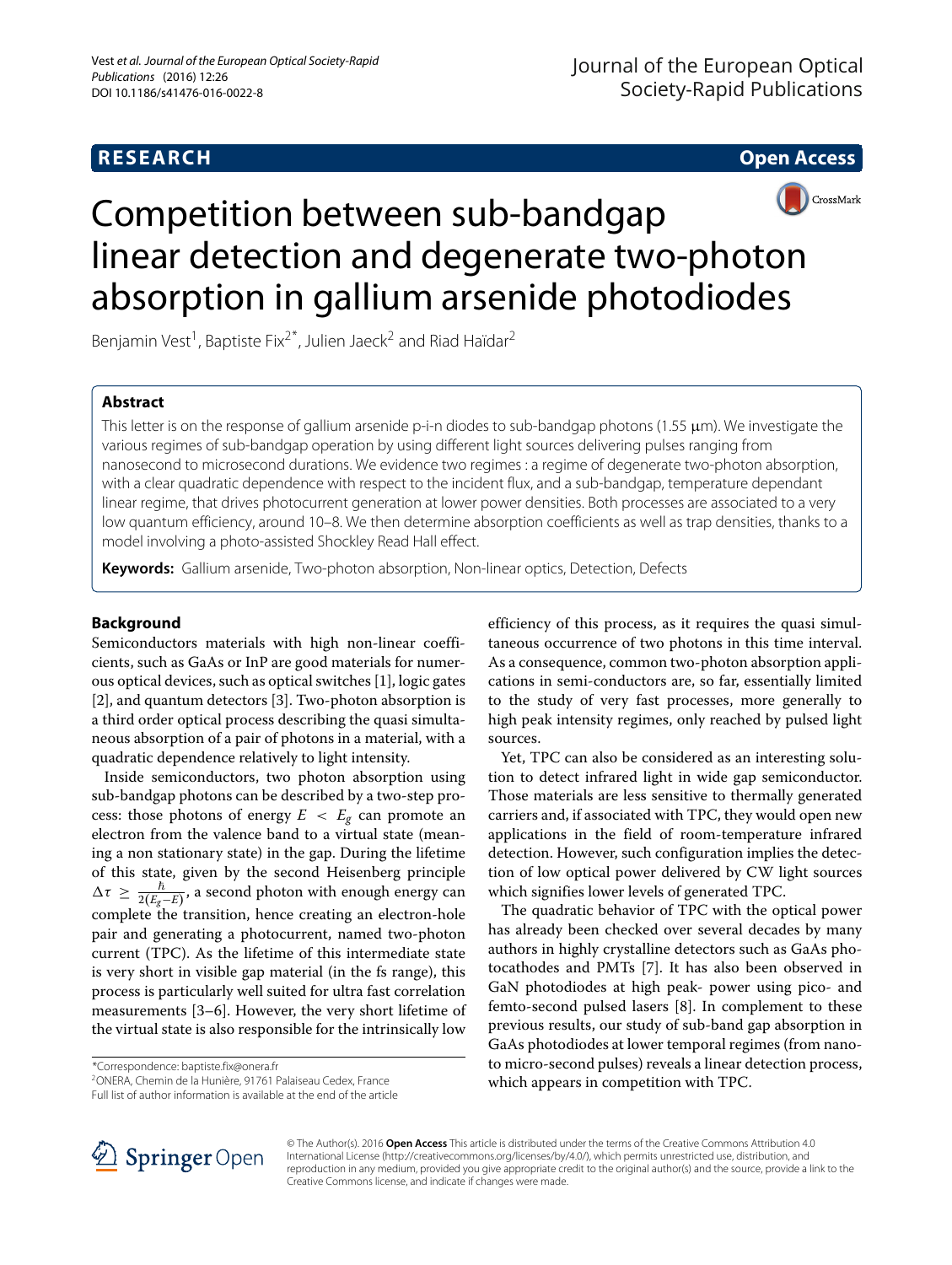Such a process might be attributed either to photoassisted tunneling (PAT) or to photo-assisted Shockley-Read-Hall mechanism (PASRH). Indeed, these two mechanisms involve traps in the energy bandgap and are thus dependant to the quality of the detector in terms of defects.

In this Letter, we investigate the detection of subbandgap photons in a series of commercial GaAs pi-n photodiode at 1.55  $\mu$ m at very low flux. Our study evidences the existence of sub-bandgap absorptions composed of two competitive processes : a linear, temperature dependant, sub-bandgap contribution attributed to PASRH and a quadratic two-photon absorption regime. We also investigate the competition between the two processes in various temporal regimes from ns to μ*s* allowing to determine the two-photon absorption coefficient and the trap densities in the photodiode material.

#### **Methods**

#### **Competition between two transition processes**

Our first experimental setup aims at investigating the processes responsible for the sub-bandgap response of several Optowell PP85-B1T0N GaAs PIN photodiode. The ball lens covering the detector has been removed, in order to avoid any effects on the transmission. We focus light emitted by a pulsed laser source, a M-Squared Firefly-IR optical parametric oscillator (OPO 1), delivering pulses of duration  $\Delta t = 10$ ns under a repetition rate of  $f =$ 150 kHz (see Table [1\)](#page-1-0). The light is linearly polarised in the direction maximising the TPC by a polariser. The position of the photodiode is controlled with a 3-axis motorized stage. Hence, it can be precisely placed at the focal point of the focused beam, thanks to a Z-scan technique [\[9\]](#page-4-6), realized under a mean incident power of 40 mW. At this focal point, an I-P characteristic of the photodiode is acquired with a Keithley 6430 source-meter, applying a bias voltage from -1V to 0V. The OPO light is split in two beams using a ZnSe wedge. The weaker one is used as reference, and its intensity is measured with a fast InGaAs detector. We used optical densities to progressively lower the incident flux, thus giving access to a 4-order magnitude dynamic range of optical power. On the I-P characteristic of Fig. [1,](#page-2-0) the dark current (around 60 pA) has been substracted, so that the graph only shows the evolution of

<span id="page-1-0"></span>**Table 1** Summary of the different parameters associated to each experiment

| Setup                                                                                    | OPO1             | OPO <sub>2</sub> | <b>AOM</b>   |
|------------------------------------------------------------------------------------------|------------------|------------------|--------------|
| Pulse duration $\Delta t$                                                                | 10 <sub>ns</sub> | 10 <sub>ns</sub> | $1 \mu s$    |
| Repetition rate f                                                                        | 150 kHz          | $15$ kHz         | 150 kHz      |
| Wavelength                                                                               | $1.55 \mu m$     | 1.55 $\mu$ m     | $1.55 \mu m$ |
| Accessible average power (W) $10^{-7} - 10^{-2}$ $10^{-4} - 10^{-1}$ $10^{-4} - 10^{-2}$ |                  |                  |              |

the photogenerated current. One can clearly identify two distinct regimes: the quadratic regime above 1 mW and a linear behaviour below 100  $\mu$ W.

Such a linear regime could be explained by two mechanisms, either the PAT or the PASRH. The PAT is based on the curvature of the energy bands and hence depends on the applied bias. However, our experiments did not show such a dependence for biases ranging from -1V to 0V, and we thus neglect this contribution. On the other hand, as it has been observed and described in silicon [\[10\]](#page-4-7), PASRH is based on the ionization of traps from deep levels in the bandgap to the conduction band. This generationrecombination process is driven by the thermal agitation, meaning that PASRH is strongly temperature dependent.

So, in order to check the SRH nature of the transition, the photodiode was placed inside a cryostat and was illuminated by a pulsed light at 1.55  $\mu$ m delivered by a A.P.E nanoLevante OPO (OPO 2) with a repetition rate of 15 kHz (see Table [1\)](#page-1-0). As previously, we achieved two I-P characteristics of the diode while measuring the temperature by a PT100 thermo-resistor glued to the photodiode (see Fig. [2\)](#page-2-1). At room-temperature, a clear transition is observed at 20 pA between a linear and a non-linear regime. In comparison with the first experiment (see Fig. [1\)](#page-2-0), we expect a shift of the TPC due to the difference of duty cycles (factor of 10 between OPO1 and OPO2): indeed, the production of charge carriers by two-photon absorption only occurs when the pulse is illuminating the diode, so that TPC is actually dependant of the peak optical power. One can deduce this factor of ten on TPC from the measurements, corresponding to the ratio of the duty cycles.

At 80 K, the I-P characteristic is quadratic over the two decades of measurement. We can notice that the TPC regime is independent of the temperature. But more importantly, no parasitic linear regime is observable at cryogenic temperature due to the freezing of defects and trap levels contribution to this process.

We now modelize the total photocurrent as the sum of both contributions in order to derive their respective parameters. Photocurrent levels are low compared to the incident optical power, so we will consider that the pump is not depleted leading to a simple expression :

$$
\langle J_{phot} \rangle = \langle J_{1ph} \rangle + \langle J_{2ph} \rangle = K_{1ph}(T) \langle P_{opt} \rangle + K_{2ph} \langle P_{opt} \rangle^2
$$
\n(1)

where  $J_{1ph}$  and  $J_{2ph}$  are the respective contributions of PASRH and TPC,  $T$  is the temperature,  $P_{opt}$  is the incident optical power and  $\langle \cdot \rangle$  represents the integration over one duty cycle. We can now derive  $\eta$ , the quantum efficiency of the linear process, describing directly the conversion of photons into electrons, and  $β$ , the degenerate two-photon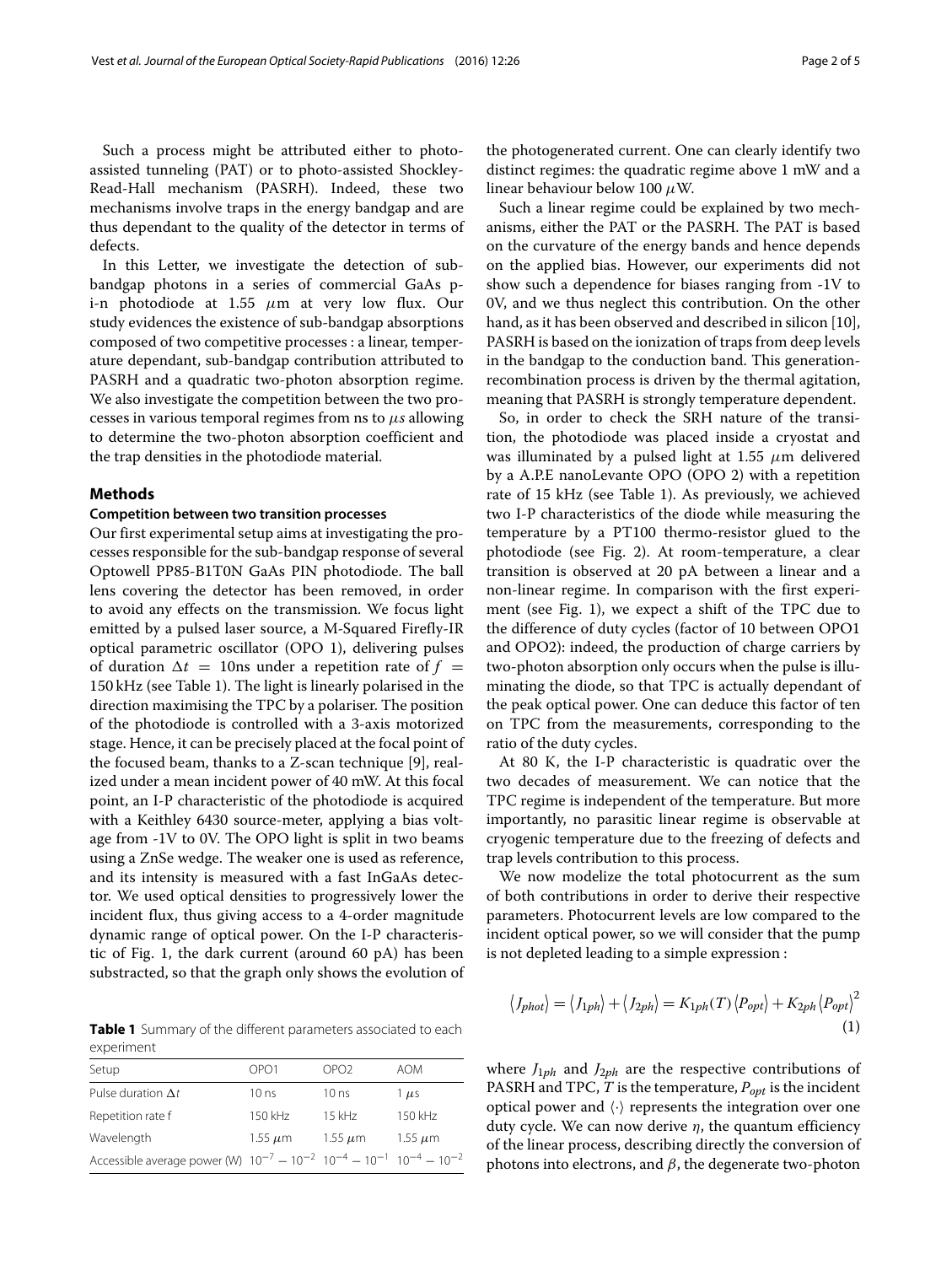

<span id="page-2-0"></span>preponderance of TPC)

<span id="page-2-1"></span>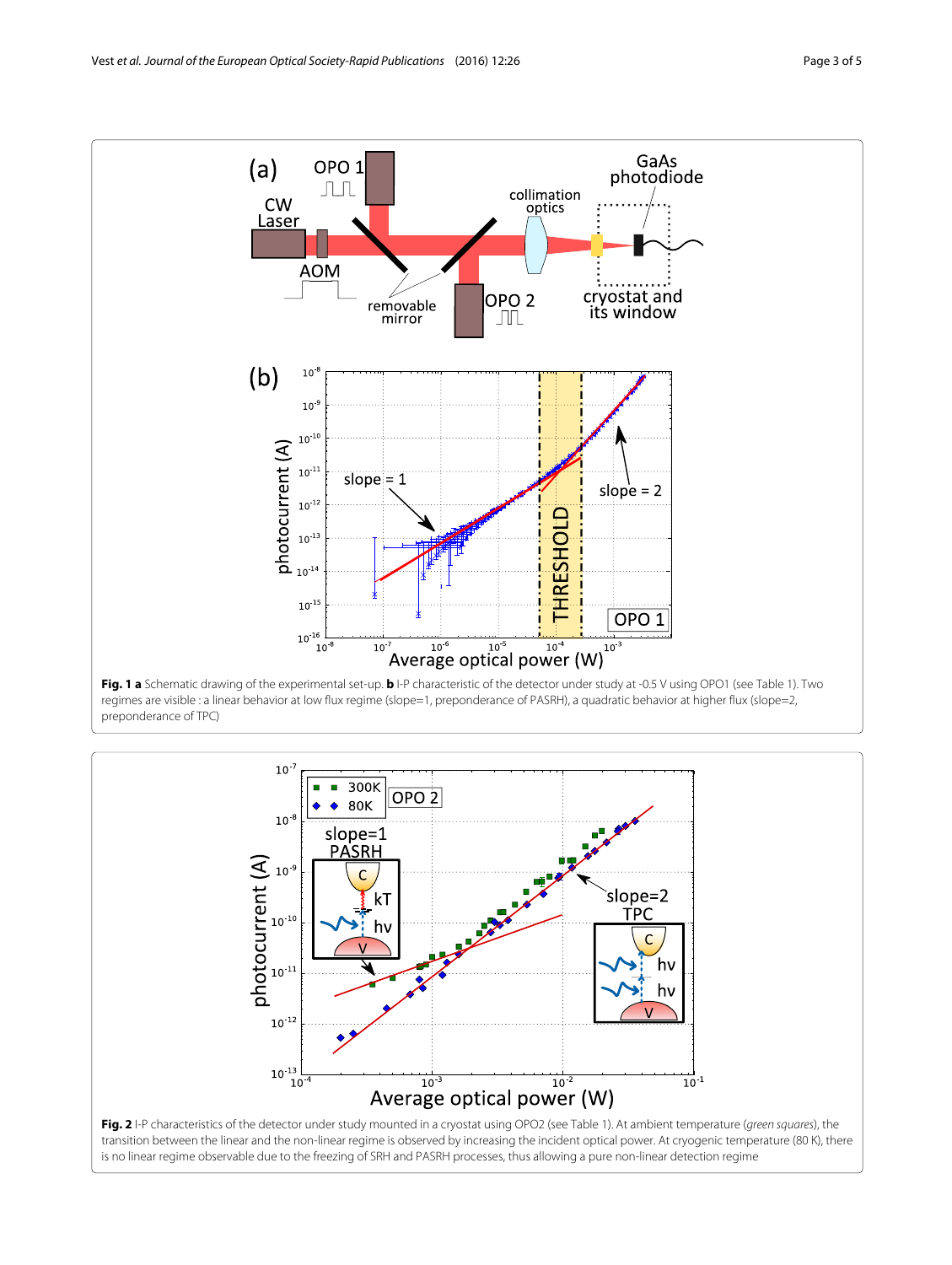absorption coefficient of gallium arsenide at 1.55  $\mu$ m from these coefficients.

$$
\beta = \frac{2h\nu}{e} \frac{S}{L} \frac{J_{2ph}}{P_{opt}^2} \tag{2}
$$

Since our experiment gives access to mean values, we can rewrite this equation as :

$$
\beta = \frac{2hv}{e} \frac{S}{L} \frac{\langle J_{2ph} \rangle / R_c}{\langle \langle P_{opt} \rangle / R_c \rangle^2} = \frac{2hv}{e} \frac{S}{L} K_{2ph} R_c \tag{3}
$$

$$
\eta = \frac{h\nu}{e} \frac{\langle I_{1ph} \rangle}{\langle P_{opt} \rangle} = \frac{h\nu}{e} K_{1ph} \tag{4}
$$

where *e* is the electron charge,  $h\nu$  the photon energy,  $\Delta t$ the pulse duration,  $f$  the repetition rate,  $R_c = \Delta t f$  the duty cycle and assuming a focal spot of area  $S = \pi *$  $(40 \mu m)^2$  and an active medium thickness of  $L = 10 \mu m$ (determined from capacitance-voltage data).

It is well known that beta depends on the polarisation of the light source with respect to the semiconductor crystallographic orientation [\[11\]](#page-4-8). Indeed, the two-photon absorption coefficient in GaAs varies with the direction of polarisation as  $\sin^2(2\theta)$  for [100] crystal, as  $(1 + 3\cos^2(\theta)) \sin^2(\theta)$  for [110] crystal or with the ellipticity of the polarisation for a [111] crystal. We achieved a set of complementary measurements and found that the GaAs is oriented along its [100] axis in our commercial photodiode, for which  $\beta_{[100]}^{max} = 45.4 \pm 7.5 \text{ cm/GW}.$ 

On the other hand, estimation of the quantum yield of the linear process is made difficult because of important uncertainties on the photocurrent due to the very weak signal to noise ratio associated to the determination of the incident power at low flux, as well as predominance of TPC at higher fluxes.

# **Results and discussion**

# **Improving the measurement precision on the quantum efficiency of the PASRH by changing the temporal regime**

In order to improve the precision of measurements on the linear process, we change the temporal regime of excitation of the photodiode and we now provide microsecond optical pulses. Indeed, if the two-photon contribution is sensitive to the squared power of the light (meaning that the relevant parameter to quantify photocurrent generation is the squared peak optical power), we emphasize that the linear contribution should be sensitive only to the average number of photons, assuming that the change of temporal regime has no incidence on the defects in terms of response time. By delivering the same number of photons but on a much longer pulse duration, we reduce significantly the non-linear processes as well as we maintain comparable level of linear photocurrent generation (see inset of Fig. [3\)](#page-3-0).

The setup uses now a 1.55  $\mu$ m CW fiber laser source, and an acousto-optic modulator (AOM). This component chop the continuous wave to define a 1  $\mu$ s wide laser pulse, with a similar 150 kHz repetition rate. The light is then

<span id="page-3-0"></span>